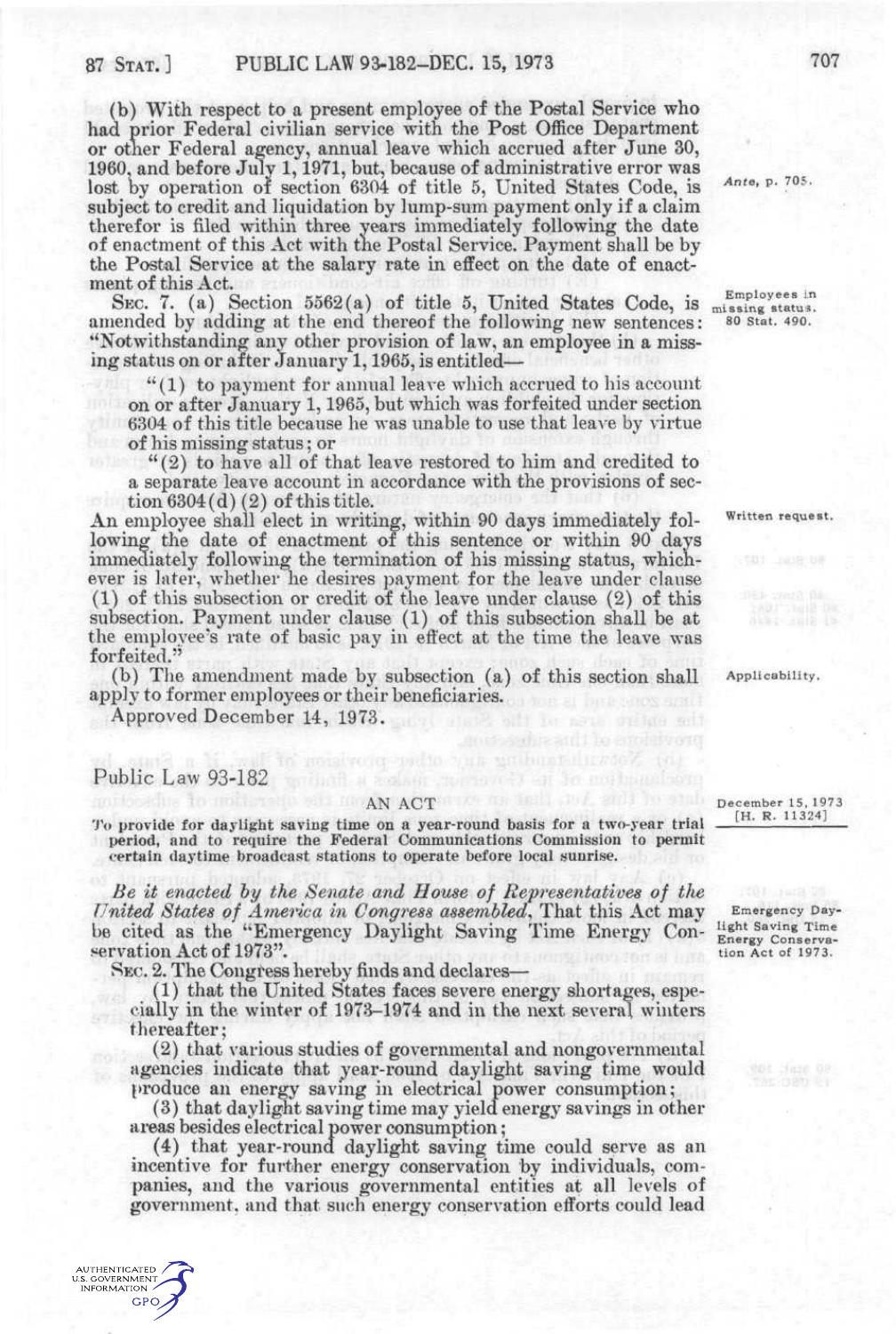**to** greatly expanded energy savings and help meet the projected energy shortages, and that such energy conservation efforts could include but not be limited to such actions as—

> (A) lowering office, home, and store thermostats several ilegrees;

(B) limiting unnecessary automobile travel and holding down the speed of necessary automobile travel;

(C) using energy efficient automobiles;

(D) using public transportation whenever possible;

(E) turning off office air-conditioners and heating plants an hour earlier in the afternoon; and

(F) limiting unnecessary use of electric lights;

(5) that the use of year-round daylight saving time could have other beneficial effects on the public interest, including the reduction of crime, improved traffic safety, more daylight outdoor playtime for the children and youth of our Nation, greater utilization of parks and recreation areas. expanded economic opportunity through extension of daylight hours to peak shopping hours and through extension of domestic office hours to periods of greater overlap with the European Economic Community; and

(6) that the emergency nature of an energy shortage require the temporary enactment of daylight saving time.

SEC. 3. (a) Notwithstanding the provisions of section  $3(a)$  of the 80 Stat. 107. Uniform Time Act of 1966 (15 U.S.C. 260a(a)), the standard of time of each zone established by the Act of March 19, 1918 (15 U.S.C.  $80\text{ stat. }150;$ <br>80 Stat. 1983;<br>80 Stat. 1984), as modified by the Act of March 4, 1921 (15 U.S.C. 265),<br>81 Stat. 1446. Shall be advanced one hour and such time as so advanced shall for the shall be advanced one hour and such time as so advanced shall for the purposes of such Act of March 19,1918, as so modified, be the standard time of each such zone; except that any State with parts thereof in more than one time zone, and any State that lies entirely within one time zone and is not contiguous to any other State, may by law exempt the entire area of the State lying within one time zone from the provisions of this subsection.

> (b) Notwithstanding any other provision of law^, if a State, by proclamation of its Governor, makes a finding prior to the effective date of this Act, that an exemption from the operation of subsection (a) or a realinement of time zone limits is necessary to avoid undue hardship or to conserve fuel in such State or part thereof, the President or his designee may grant an exemption or realinement to such State.

(c) Any law in effect on October 27, 1973, adopted pursuant to  $^{80\text{ Stat. }107;}_{86\text{ Stat. }116}$  section 3(a)(2) of the Uniform Time Act of 1966 by a State with parts IS use 260. thereof in more than one time zone, or adopted pursuant to section  $3(a)(1)$  of such Act by a State that lies entirely within one time zone and is not contiguous to any other State, shall be held and considered to remain in effect as the exercise by that State of the exemption permitted by subsection (a) of this section unless that State, by law, provides that such exemption shall not apply during the effective period of this Act.

> (d) The provisions of subsections (b) and (c) of section 3 and section 7 of the Uniform Time Act of 1966 shall apply to the provisions of this section. Seven and heart year outline that you had (8)

ta as every blues amit getting intuition bouot new indi (4) to since and the various parameters and increased the second of buel hing sholls music visatos grants dont indi bus industry eng

80 Stat. 109.<br>15 USC 267.